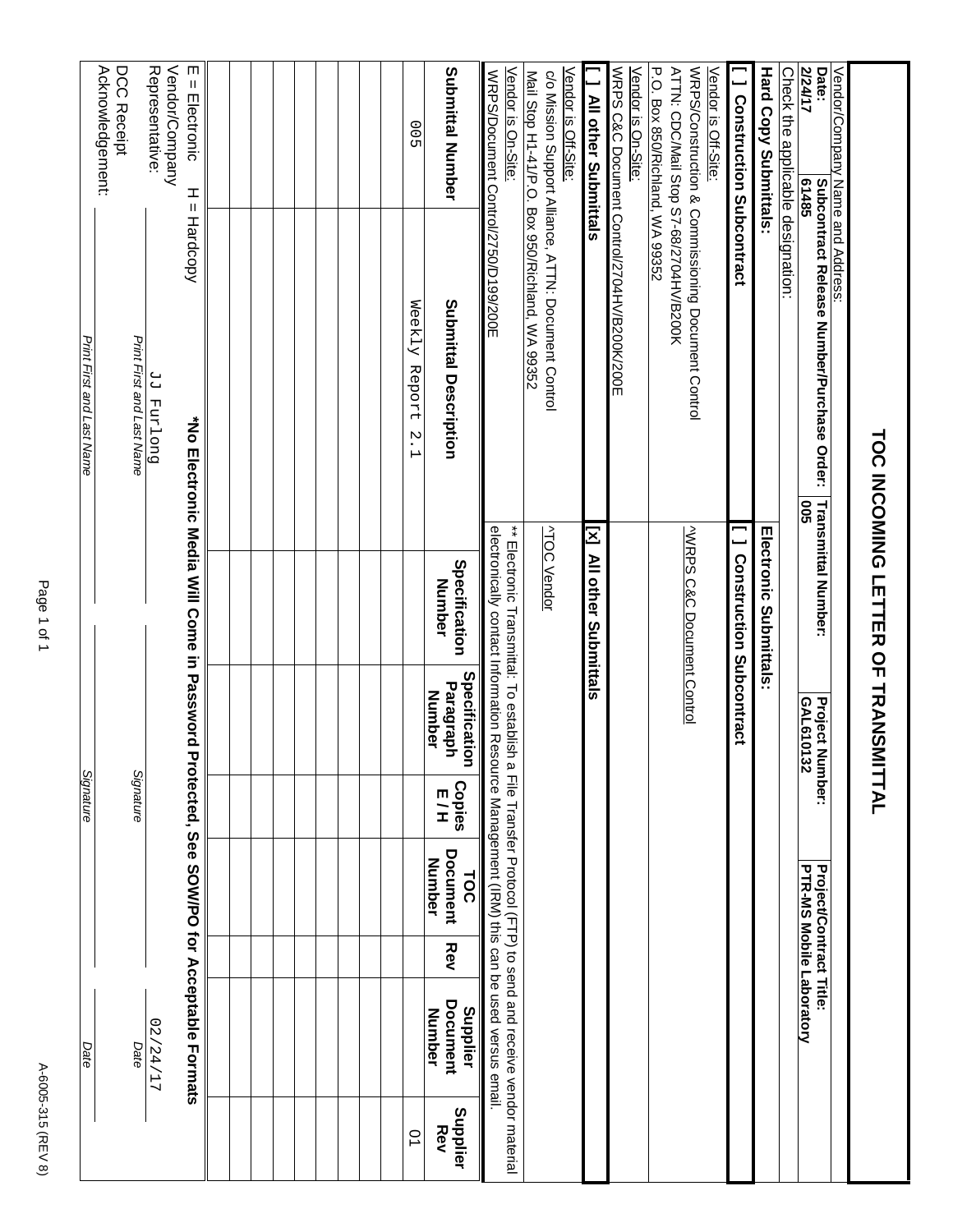

### **WEEK 2.1 REPORT – LOCAL SOURCES AND ASSOCIATED GRAPHS**

#### **JANUARY 27TH, 2017**

#### **Summary**

The mobile lab operated between 6:00 AM and 1:30 PM January 27<sup>th</sup>. The field analyst primarily positioned the lab downwind of the AP farm, with some time spent driving around the 200E tank farms.

#### **January 27th Local Sources**

| LS 2.1.1a, 01/27/17, | 1.04 bar, 33F, wind | methanol: 512.2 ppb                                  |
|----------------------|---------------------|------------------------------------------------------|
| 9:27:48 AM           | WNW 5 mph           | $CO2: 403$ ppm                                       |
|                      |                     | Detected while stationary to the E of A and AX-Farm. |
|                      |                     | This event spans roughly 10 seconds.                 |

### **January 27th Graphs**

#### **LS 2.1.1a**

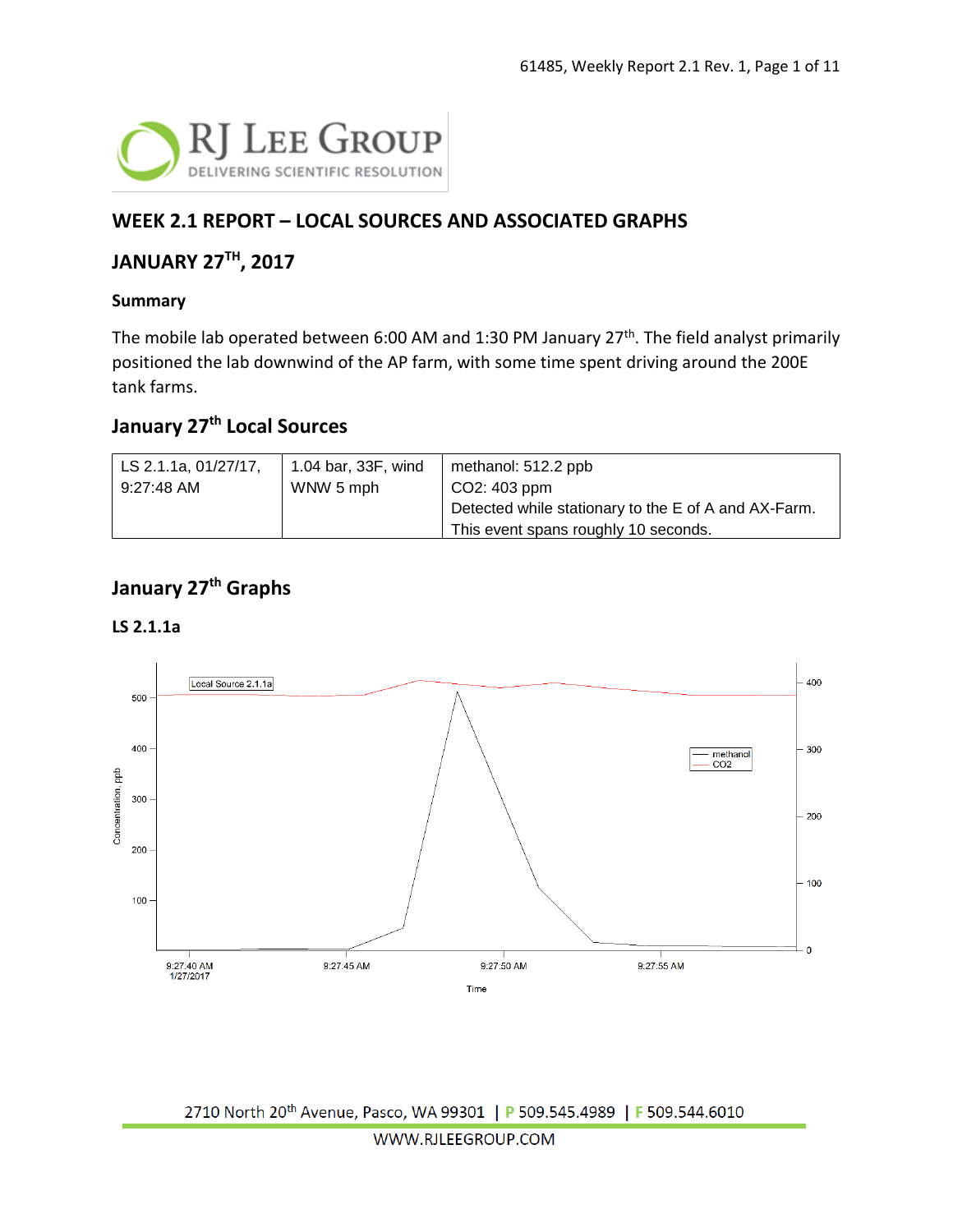# **January 27th Maps**

**200E**

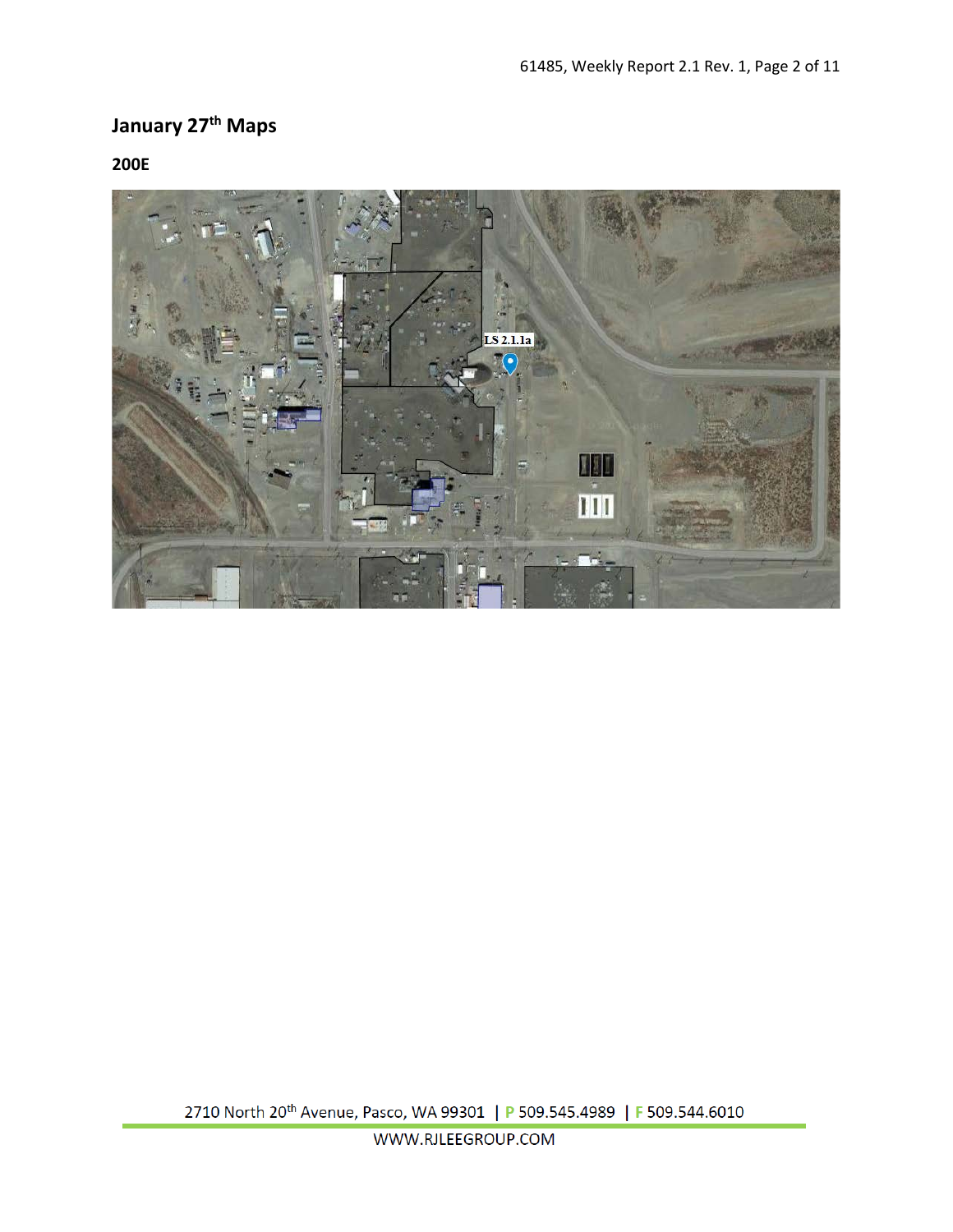## **JANUARY 29TH, 2017**

#### **Summary**

The mobile lab operated between 6:00 AM and 4:00 PM January 29<sup>th</sup>. The field analyst primarily positioned the lab downwind of the AP farm, with some time spent driving around the 200E tank farms.

## **January 29th Local Sources**

| LS 2.1.2a,   | $1.03$ bar, | acetaldehyde: 10.4 ppb                                                    |
|--------------|-------------|---------------------------------------------------------------------------|
| $01/29/17$ , | 34F,        | 1-butanol; butenes: 4.9 ppb                                               |
| 1:33:15 PM   | wind $E_3$  | 1,3-butadiene: 4.7 ppb                                                    |
|              | mph         | but-3-en-2-one; 2,3-dihydrofuran; 2,5-dihydrofuran: 1.7 ppb               |
|              |             | methyl nitrite: 1.7 ppb                                                   |
|              |             | benzene: 1.0 ppb                                                          |
|              |             | CO2: 424 ppm                                                              |
|              |             | Detected while stationary to the N of AP-Farm fence line. Observed        |
|              |             | elevated CO2 spikes accompany signal spikes from compounds of             |
|              |             | interest.                                                                 |
| LS 2.1.2b,   | $1.03$ bar, | acetaldehyde: 10.0 ppb                                                    |
| $01/29/17$ , | 35F,        | 1-butanol; butenes: 5.2 ppb                                               |
| 2:18:00 PM   | wind $E2$   | 1,3-butadiene: 5.0 ppb                                                    |
|              | mph         | but-3-en-2-one; 2,3-dihydrofuran; 2,5-dihydrofuran: 1.9 ppb               |
|              |             | methyl nitrite: 1.4 ppb                                                   |
|              |             | benzene: 1.1 ppb                                                          |
|              |             | CO2: 410 ppm                                                              |
|              |             | Detected while stationary to the N of AP Farm fence line. Field notes     |
|              |             | indicate ML operator is actively trying to avoid exhaust from a generator |
|              |             | along the E side of Conex box C010819. Observed elevated CO2 spikes       |
|              |             | accompany signal spikes from compounds of interest. Composition           |
|              |             | appears to be similar to LS 2.1.2a.                                       |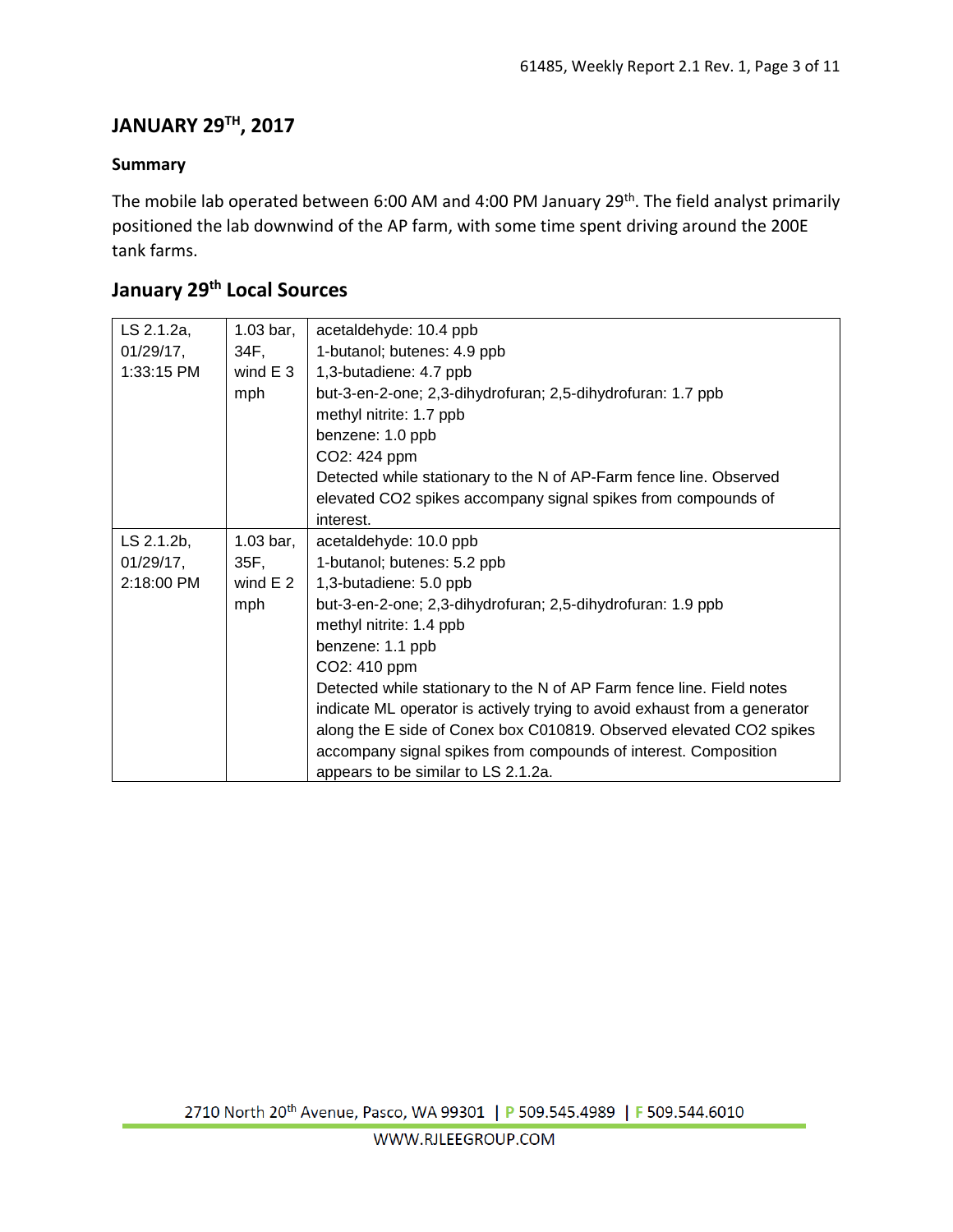## **January 29th Graphs**

**LS 2.1.2a**



#### **LS2.1.2b**

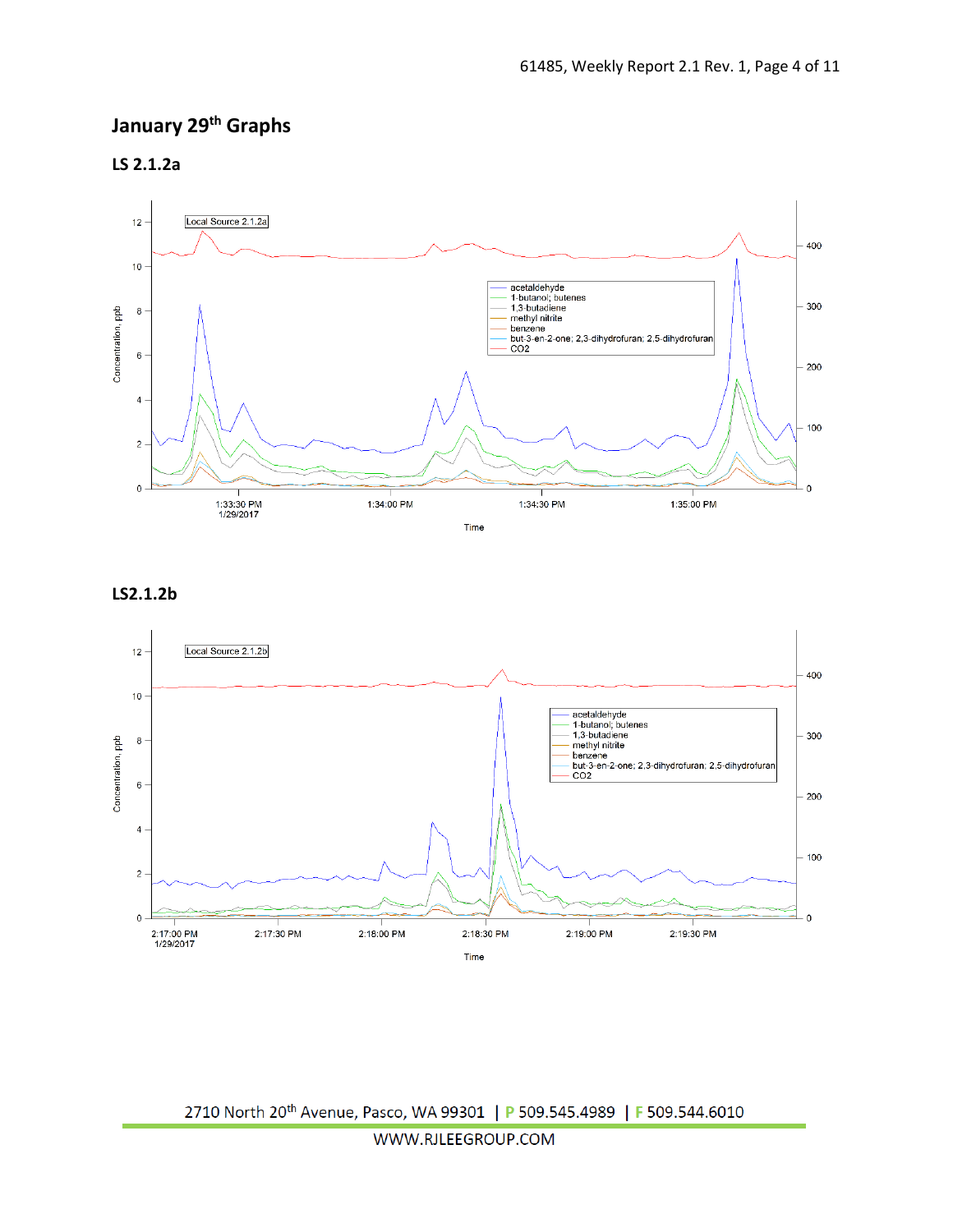# **January 29th Maps**

**200E**

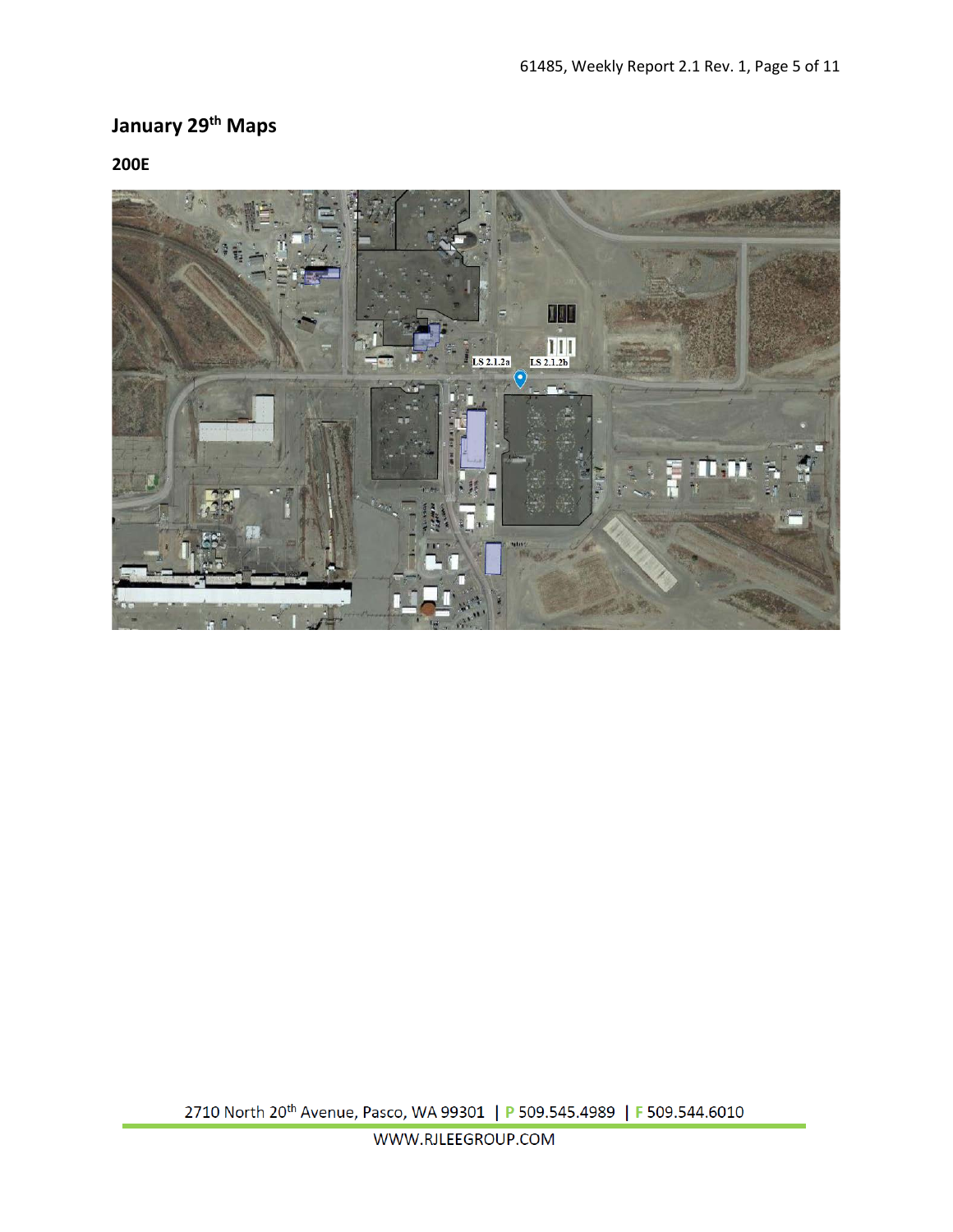### **JANUARY 30TH, 2017**

#### **Summary**

The mobile lab operated between 6:00 AM and 3:00 PM January 30th. The field analyst primarily positioned the lab downwind of the AP farm, with some time spent driving around the 200E tank farms.

### **January 30th Local Sources**

| LS 2.1.3a,        | 1.03 bar, 31F, | 1-butanol; butenes: 7.5 ppb                               |
|-------------------|----------------|-----------------------------------------------------------|
| 01/30/17, 7:38:10 | wind W 1 mph   | acetaldehyde: 7.2 ppb                                     |
| AM                |                | benzene: 4.9 ppb                                          |
|                   |                | 1,3-butadiene: 1.83 ppb                                   |
|                   |                | propanenitrile: 0.8 ppb                                   |
|                   |                | 2,4-dimethylpyridine: 0.8 ppb                             |
|                   |                | acetonitrile: 0.6 ppb                                     |
|                   |                | butanenitrile: 0.4 ppb                                    |
|                   |                | CO2: 509 ppm                                              |
|                   |                | Detected while stationary to the E of AP Farm. This event |
|                   |                | spans roughly 10 seconds, and is accompanied by elevated  |
|                   |                | CO <sub>2</sub> .                                         |

### **January 30th Graphs**

#### **LS2.1.3a**

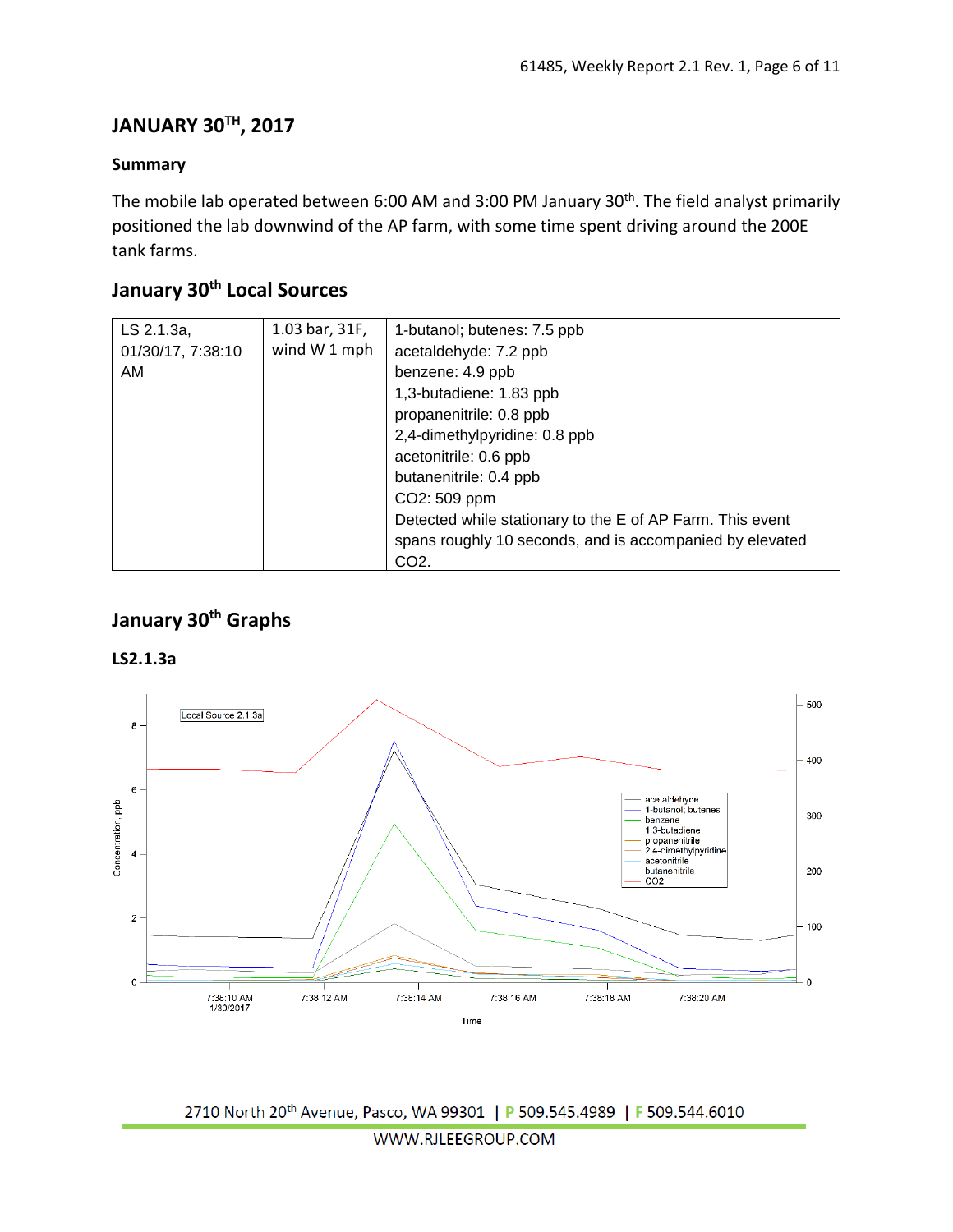## **January 30th Maps**

**200E**

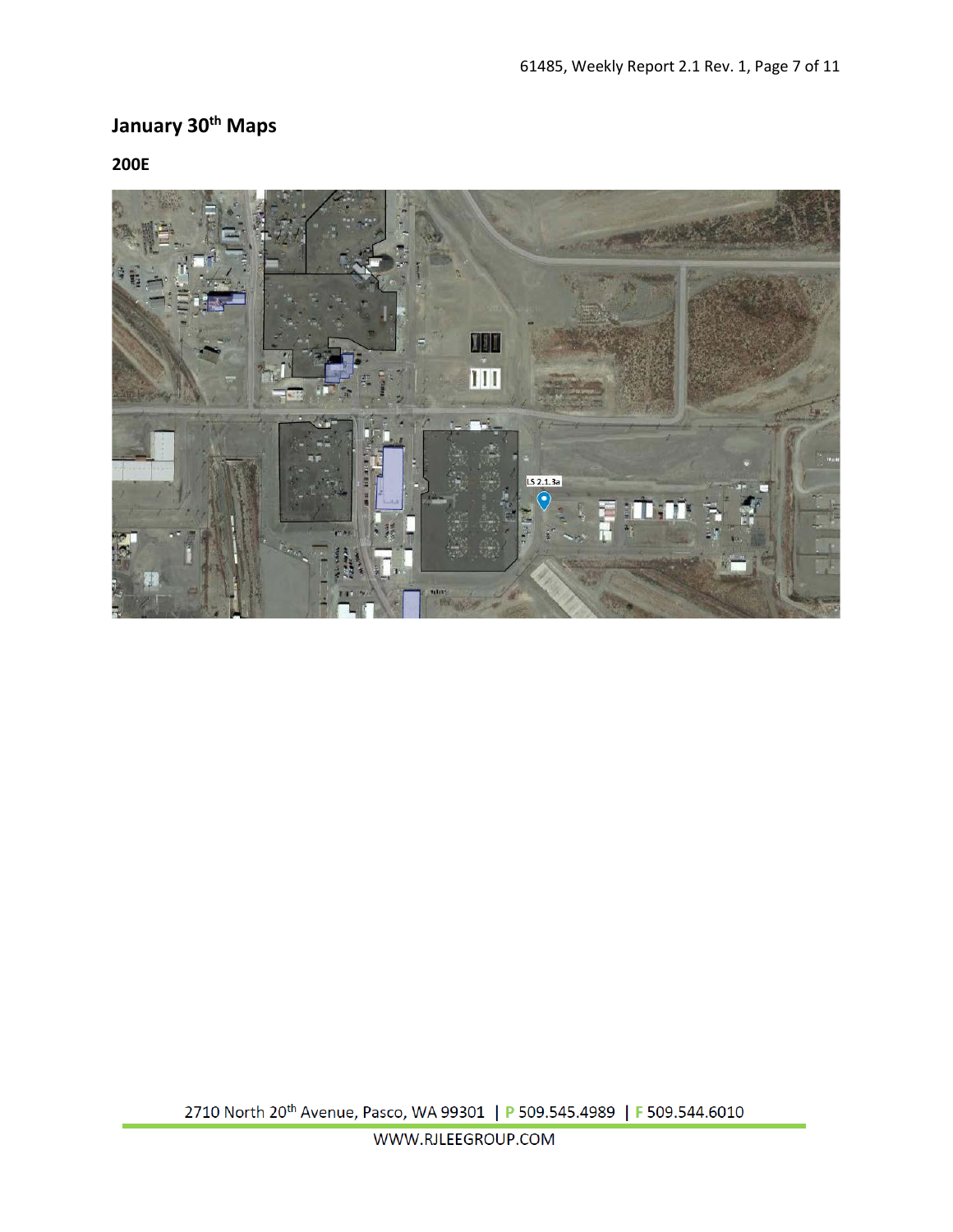## **JANUARY 31ST, 2017**

#### **Summary**

The mobile lab operated between 6:00 AM and 3:00 PM January 31st. The field analyst primarily positioned the lab downwind of the AP farm, with some time spent driving around the 200E tank farms.

## **January 31st Local Sources**

| LS 2.1.4a,   | $1.02$ bar, | 1-butanol; butenes: 13.2 ppb                                                    |
|--------------|-------------|---------------------------------------------------------------------------------|
| $01/31/17$ , | 30F,        | benzene: 7.3 ppb                                                                |
| 8:43:30 AM   | wind NW     | acetaldehyde: 5.9 ppb                                                           |
|              | 9 mph       | 1,3-butadiene: 3.3 ppb                                                          |
|              |             | propanenitrile: 1.9 ppb                                                         |
|              |             | 2,4-dimethylpyridine: 1.6 ppb                                                   |
|              |             | butanenitrile: 0.9 ppb                                                          |
|              |             | acetonitrile: 0.5 ppb                                                           |
|              |             | NMOR: 0.5 ppb                                                                   |
|              |             | CO2: 407 ppm                                                                    |
|              |             | Note: concentrations shown are peak concentrations recorded over the 45-        |
|              |             | minute period.                                                                  |
|              |             | Detected while stationary to the SE of AP Farm, at the intersection of the S    |
|              |             | Grout loop and the AP Farm loop. This event spans roughly 45 minutes.           |
|              |             | Occasional increases in CO2 signal suggest multiple point sources in the        |
|              |             | area. Field analyst noted that at 8:49 AM that they had been informed via       |
|              |             | radio that the AP A-train annulus was being prepared for start. At 8:50 AM,     |
|              |             | field analyst noted that A-train had started at 8:43 AM. Analyst notes signal   |
|              |             | spikes throughout this time period, and makes note of a truck at the            |
|              |             | entrance gate to AP Farm, just south of 217-AP tent. The truck has a liquid     |
|              |             | tank in its back cargo area and workers were extending a line from it to the    |
|              |             | AP Farm area. At 9:16 AM, the analyst notes that a gasoline engine with no      |
|              |             | catalytic converter appears to be running in the cargo area of the              |
|              |             | aforementioned truck. The analyst then spends the next 15 minutes               |
|              |             | repositioning the mobile lab $\sim$ 50 ft east several times to try to find the |
|              |             | general location of the vapor column before performing a zero air check at      |
|              |             | 9:34 AM.                                                                        |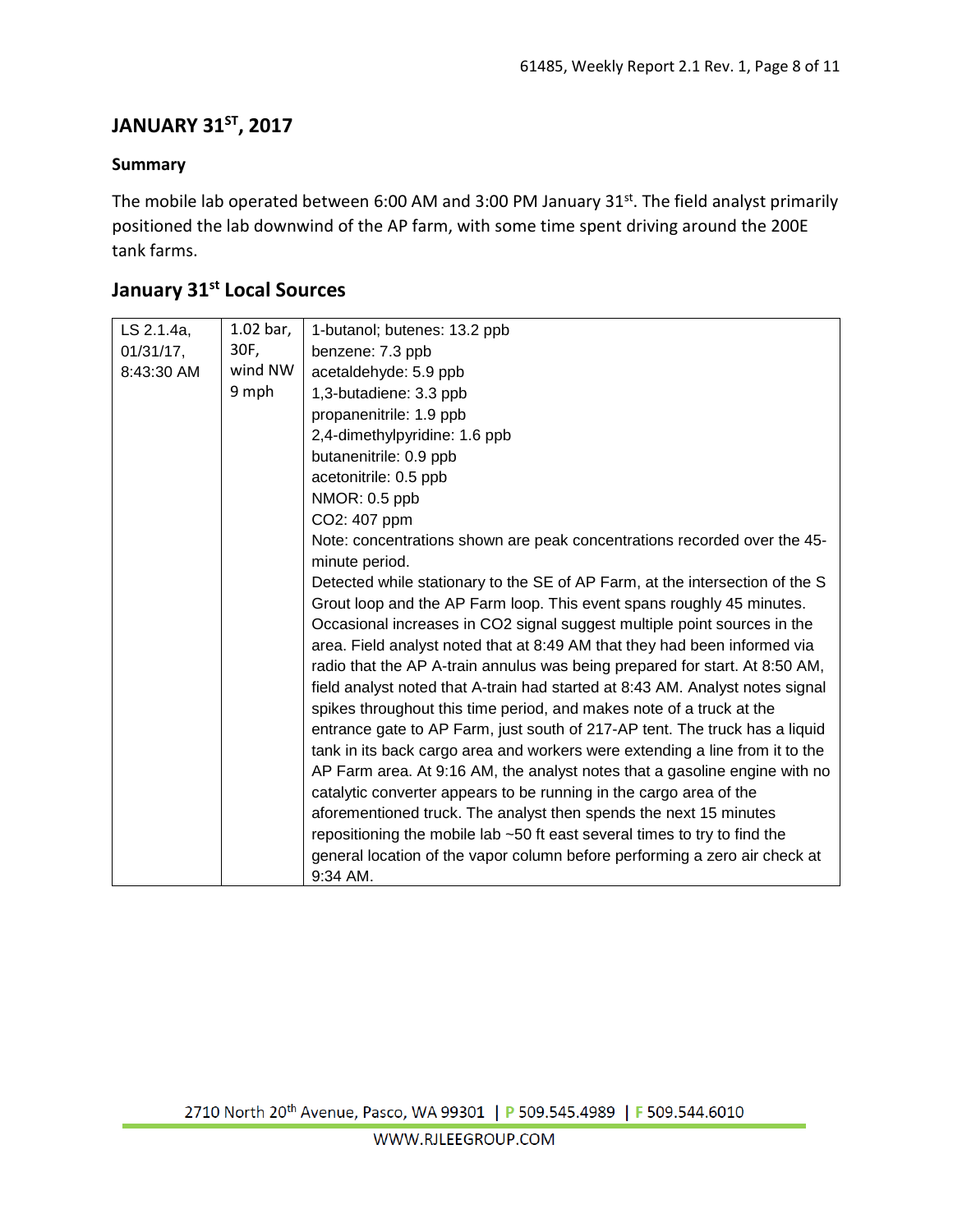| LS 2.1.4a (~45min)   | Average (ppb) | Maximum (ppb) |
|----------------------|---------------|---------------|
| 1-butanol; butenes   | 0.73          | 13.23         |
| benzene              | 0.60          | 7.30          |
| acetaldehyde         | 1.06          | 5.94          |
| 1,3-butadiene        | 0.55          | 3.33          |
| propanenitrile       | 0.11          | 1.88          |
| 2,4-dimethylpyridine | 0.08          | 1.61          |
| butanenitrile        | 0.05          | 0.89          |
| acetonitrile         | 0.08          | 0.51          |
| <b>NMOR</b>          | 0.06          | 0.45          |

### **January 31st Tables**

The table above shows the average and maximum concentrations for the signals associated with the compounds shown in LS 2.1.4a for the specific ~45 minute period recorded.

| Whole day            | Average (ppb) | Maximum (ppb) |
|----------------------|---------------|---------------|
| 1-butanol; butenes   | 0.29          | 13.23         |
| benzene              | 0.16          | 7.30          |
| acetaldehyde         | 0.91          | 22.91         |
| 1,3-butadiene        | 0.36          | 3.33          |
| propanenitrile       | 0.05          | 1.88          |
| 2,4-dimethylpyridine | 0.02          | 1.61          |
| butanenitrile        | 0.02          | 0.89          |
| acetonitrile         | 0.05          | 0.51          |
| <b>NMOR</b>          | 0.06          | 0.45          |

The table above shows the average and maximum concentrations for the signals associated with the compounds shown in LS 2.1.4a, taken over the course of the entire day. From this table it becomes clear that the signals for all compounds in LS 2.1.4a except acetaldehyde saw their peak concentrations during the window of the event. It is also apparent that averages are generally higher during the 45-minute window, although they are still relatively low when compared to OEL.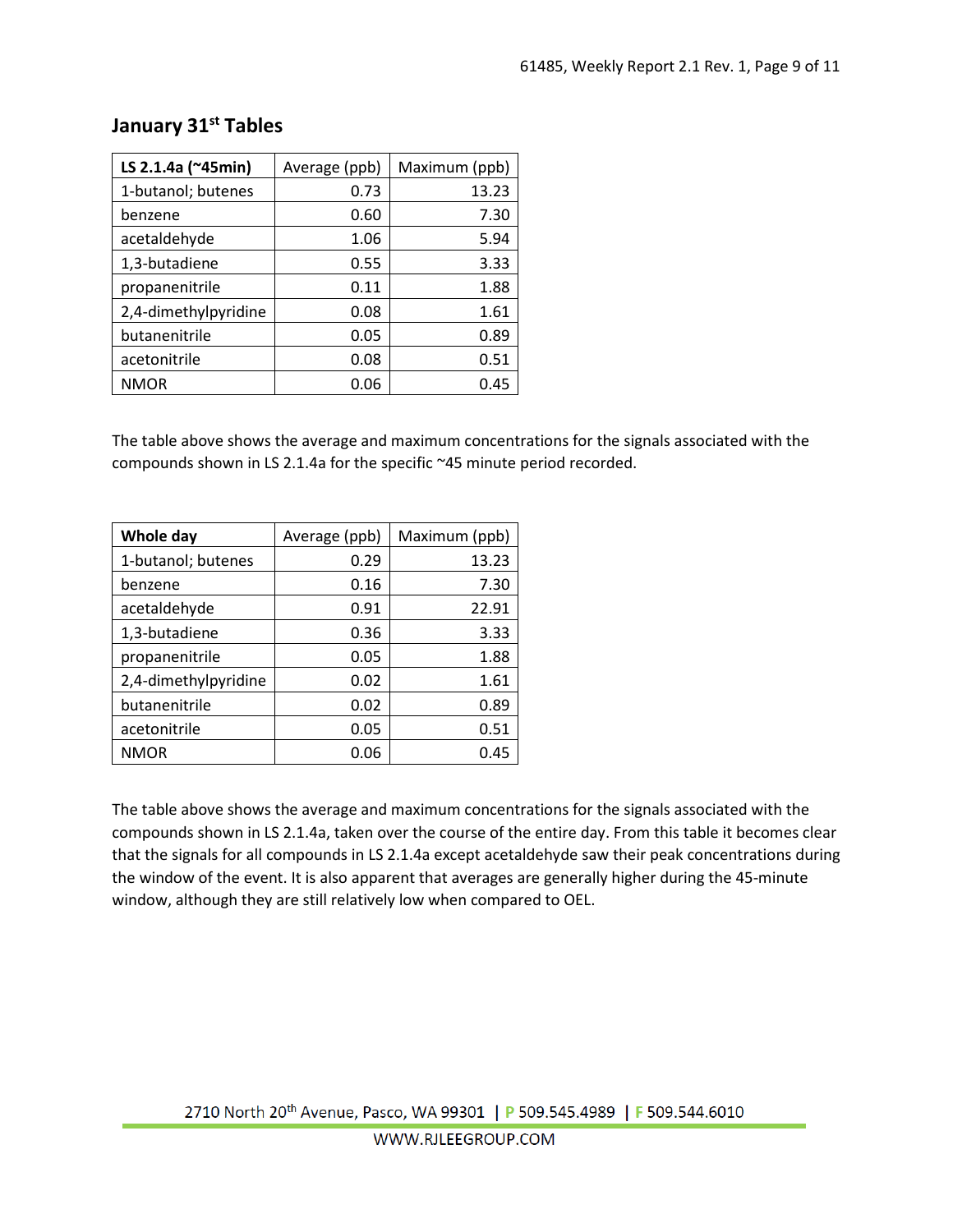## **January 31st Graphs**

**LS2.1.4a**



**LS2.1.4a inset**